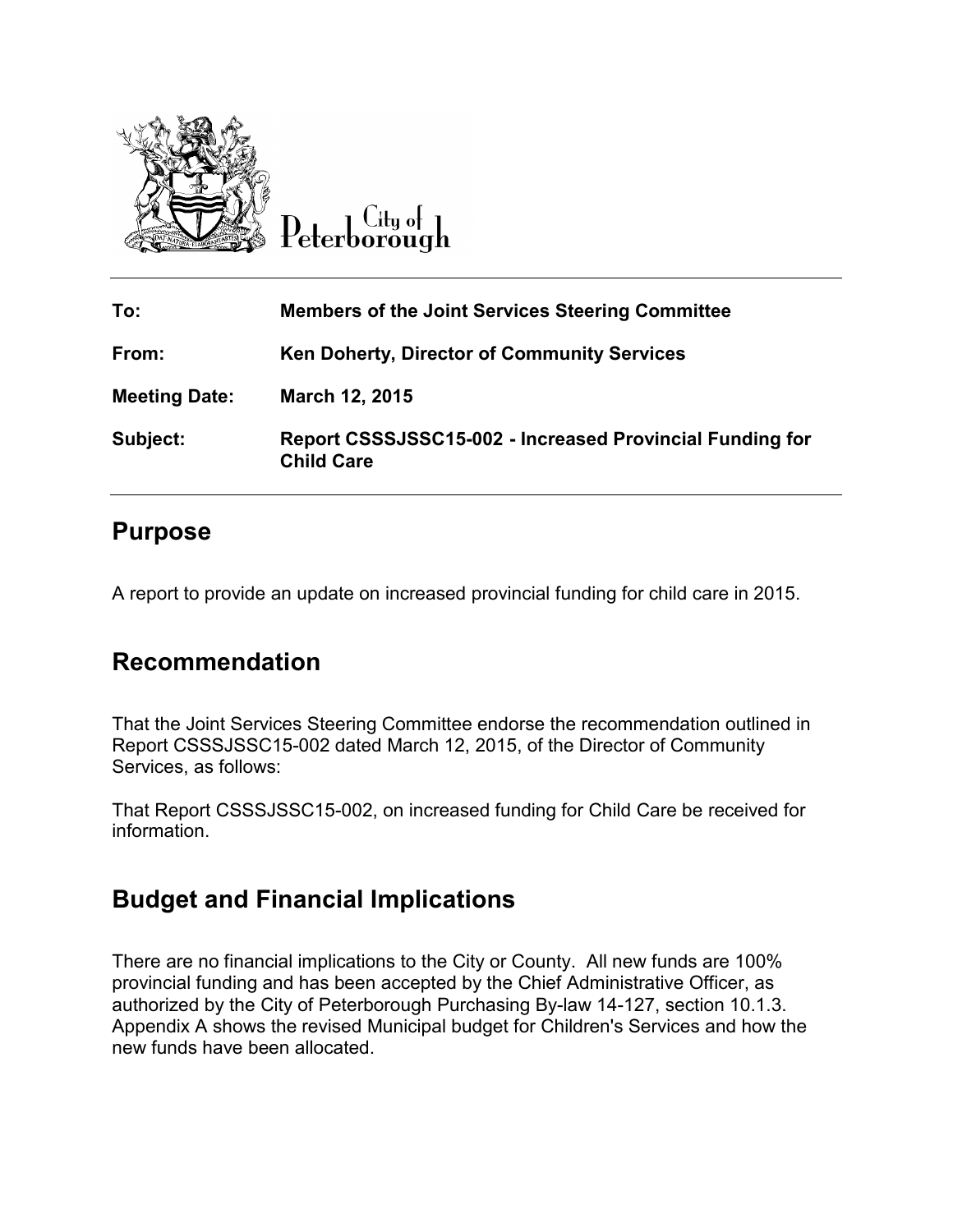## **Background**

In January, the Ministry of Education confirmed the City of Peterborough's 2015 child care funding allocation. This year's allocation included increased investments in child care in three categories:

- \$349,141 in 100% funding was allocated through the existing child care funding formula to support core expenditures for child care operators;
- \$709,326 in 100% funding was allocated to support a wage enhancement of \$1/hour plus benefits in total compensation for Registered Early Childhood Educators (RECE) and other program staff working in the licensed child care sector;
- \$70,933 in one-time 100% funding was allocated to support the administrative costs associated with implementing the wage enhancement grant.

#### Child Care Funding Formula Allocations

The 2015 child care allocation was determined by the provincial funding formula that was implemented in 2013. The formula is based on current demographic and population data. The annual update of various data elements within the funding formula has resulted in an increase of funding for the City of Peterborough. Funding provided through this allocation is to support existing services including:

- fee subsidy for parents who qualify,

- general operating grants to child care operators in the city and county that the City has a purchase of service agreement with, and
- special needs resourcing that Five Counties Children's Centre administers to allow children with special needs to be in included in child care programs.

The City will use existing current business guidelines to determine specific allocations to each service provider.

#### Wage Enhancement

In 2014, the provincial government also announced an investment of \$269 million over three years to support a wage enhancement in the licensed child care sector.

This initiative has three key goals:

- To close the wage gap between Registered Early Childhood Educators (RECE) working in the publicly funded education system and those in the licensed child care sector;
- To help stabilize child care operators by supporting their ability to retain RECE's and non-RECE program staff; and
- To reduce poverty by supporting greater employment and income security.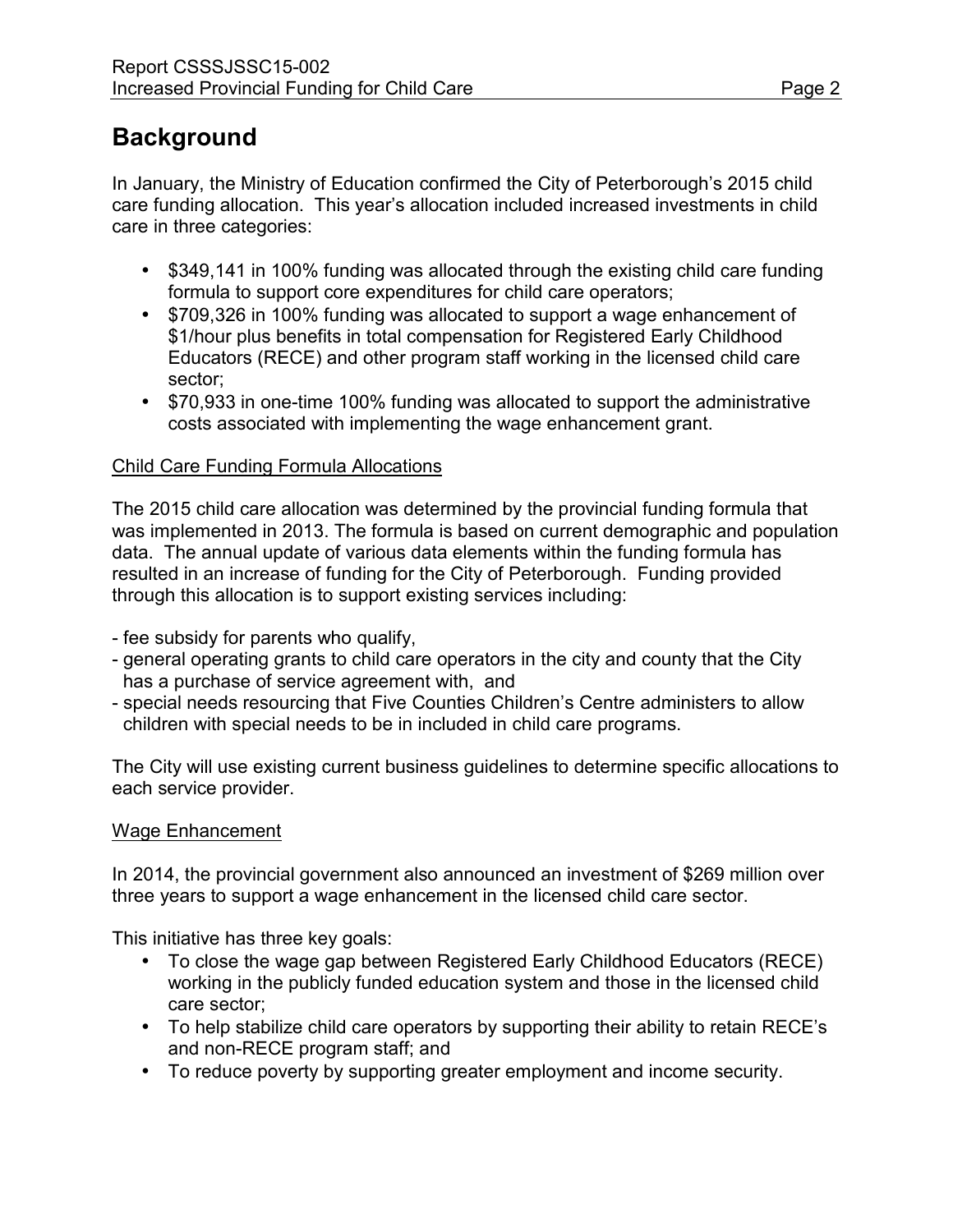In order to meet these goals, the wage enhancement is intended to be an ongoing investment. In 2015, the investment will support an increase of \$1/hour, plus 17.5% for benefits for RECE's in licensed child care centres and up to \$10 per day for home child care providers. In 2016, there will be an additional provincial investment to support another \$1/hour, plus benefits for child care program staff and \$10 per day for licensed home child care providers.

Wage enhancement funding is available to eligible child care program staff working in all licensed child care centres as well as licensed Private Home Day Care home visitors and providers employed as of January1, 2015. Non-program staff such as cooks and custodial staff are only eligible if a portion of their day is spent working directly with the children. In these circumstances, they can be eligible for a prorated amount of the wage enhancement. The ministry has established an hourly wage cap of \$26.27/hour for child care staff and an equivalent amount for private home day care operators. Staff earning over this amount are not be eligible to receive a wage enhancement. This wage cap is in line with the top of the existing school board Educator Salary Matrix for RECE's working in full day kindergarten. The average hourly rate of RECEs working in licensed programs is currently \$16.44/hour, based on a recent wage survey of operators, although this may change once all eligible operators apply for the wage enhancement.

The municipality is required to provide wage enhancement funding to all licensed child care operators with eligible staff who apply for the funding. Staff will have to enter into new funding agreements for the provision of wage enhancement funding with any licensed child care centres who do not currently receive operating grants or fee subsidies. Staff will also have to develop an application process that is to be posted on the City of Peterborough's website with a deadline for submissions no later than June 30, 2015. A comprehensive reconciliation process will also need to be developed for year-end reporting. The ministry has identified that municipalities will need to repeat the application process in the fall of 2015 in order to determine 2016 wage enhancement allocations.

#### One Time Administrative Funding For Wage Enhancement

The ministry has provided a one-time grant of \$70,933, which is equal to10% of the projected 2015 wage enhancement allocation, to support the municipality with the administration of the wage enhancement initiative. One time administrative funding for wage enhancement funding cannot be used for any other child care expenditures. Any funding that is not used for the purpose of wage enhancement will be recovered by the ministry.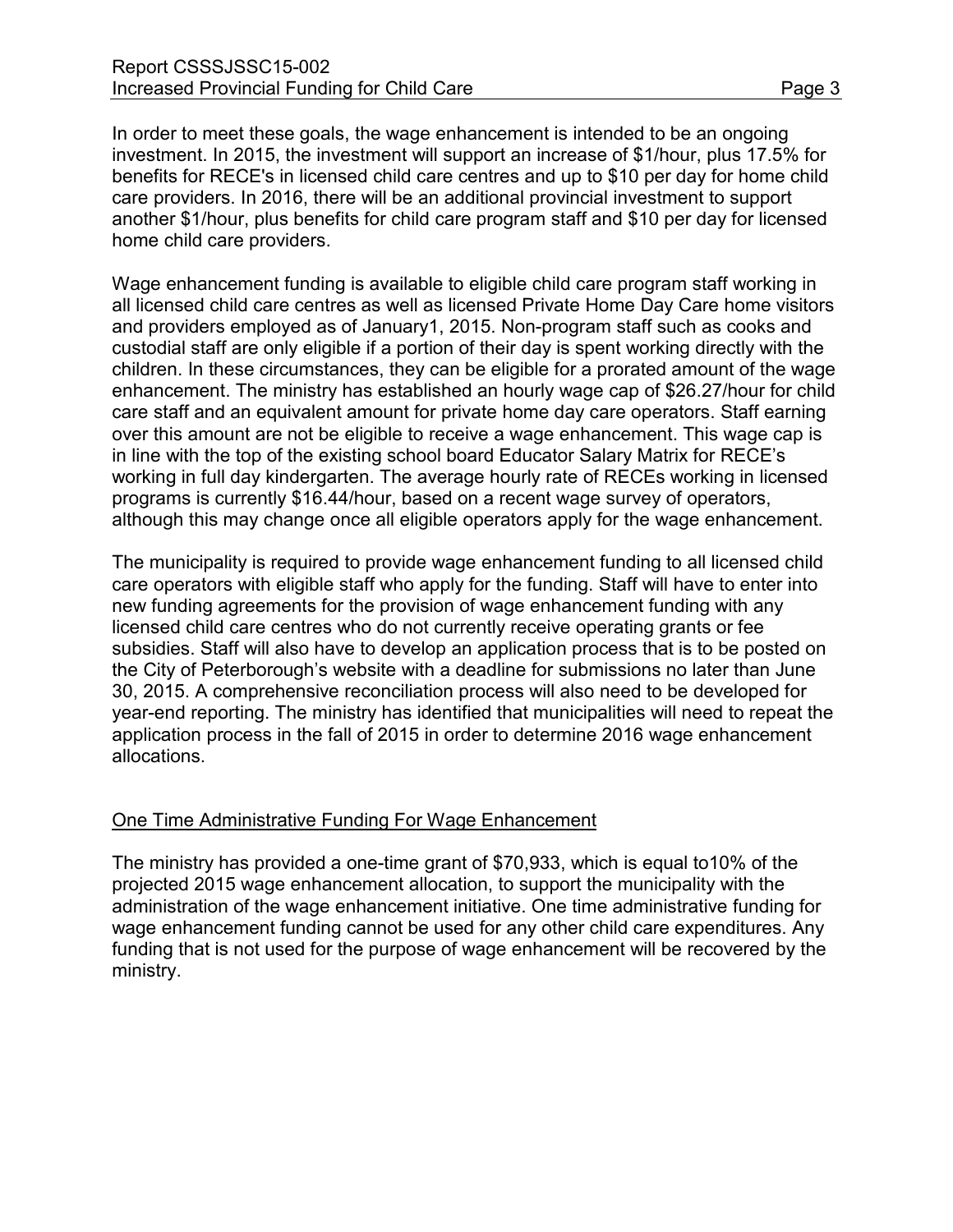Under the delegated authority as set out in City By-law 06-174 as amended in item 1.h) of Budget Committee Report No. 4 dated June 12, 2011 as adopted by Council at its meeting of June 27, 2011, the CAO has approved the use of the one-time grant to hire a temporary staff for 12 months to complete the work required to implement the new wage enhancement program.

Below is the budget set by staff for use of the Wage Enhancement administrative funding:

| 2015 Wage Enhancement Administration   |        |       |
|----------------------------------------|--------|-------|
| 100% Provincial Funding                | 70,933 |       |
|                                        |        |       |
| Salaries PT (new staff)                | 48,848 |       |
| Benefits (10%)                         | 4,885  |       |
| Trf to CS Admin                        | 5,100  | $***$ |
| <b>Contractual Services</b>            | 5,000  |       |
| <b>Office Supplies</b>                 | 2,000  |       |
| Travel                                 | 500    |       |
| <b>Parking Passes</b>                  | 600    |       |
| <b>Training and Community Meetings</b> | 4,000  |       |
|                                        |        |       |
| <b>Total Expenditures</b>              | 70,933 |       |
|                                        |        |       |
| <b>Municipal Contribution</b>          | 0      |       |
|                                        |        |       |
|                                        |        |       |

transfer to admin will cover some salaries/benefits for the work done by the Program Manager and other Children's Services staff working on Wage Enhancement

The ministry recognizes there will be ongoing administrative costs associated with this funding and has committed to providing details on future administrative funding later in 2015. The amount of funding available and any further staff resources required will be considered through the 2016 municipal budget process.